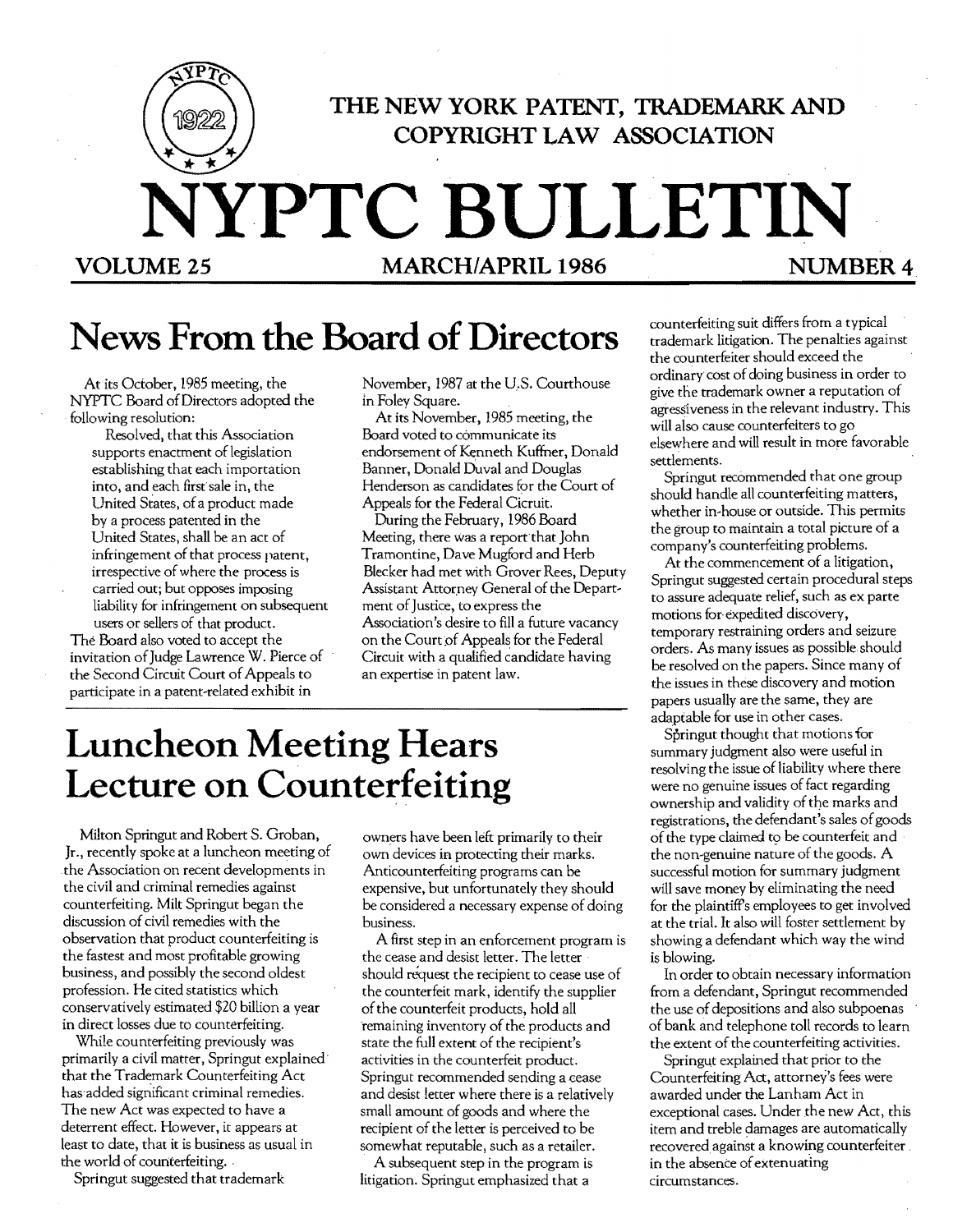Bob Groban next discussed the criminal remedies available for private parties. against counterfeiting. He warned that crinitial contemn proceedings had existing and restrictions and discovery limitations which are not a factor in civil proceedings. This requires the owner to make its case on its own. A trademark exerce also may have an obligation to a defendant and must satisfy a heavier **Initiative of envelopments**, proof beyond a reservable doubt, to get a contempt convertion. Rules of evidence are strictly enforced and mistakes during a proceeding may be final to a claim because of a defendant's protection against double **MONDAY** 

**Creeban explained that a private party** had two alternatives in a criminal matter: either look to a government agency or seek the appearance of a special prosecutor. A presentiate in either case is that the defendant's conduct be either a criminal offense or in contempt of a prior court cwder.

Because of the Speedy Trial Act, a trademark owner must be prepared to try a criminal case the very next day. As a result, it should complete any investigation and be able to show probable cause before going to the authorities or to the court. Since it is often difficult to convince the authorities to take action or a court to appoint a special prosecutor, Groban recommended developing a scenario for criminal sanctions as early as possible. Since investigators' reports may have to be turned over to a defendant, care should be taken to make sure these reports are detailed and accurate.

Groban explained that appointment of special or private prosecutors had its origins in the British law system and was not a novel procedure. He noted that approximately thirty states allow private prosecutors in one form or another. He warned that it is an expensive procedure, although it does offer considerable

deterrent effect because of the possibility of incarceration. Discovery obligations on a special prosecutor are great since he must review all files and disclose all exculpatory statements.

Application for appointment of a special prosecutor is made under Rule 42(b) of the Federal Rules of Criminal Procedure where there has been contempt of an existing injunction. It is necessary to go back to the issuing court and show probable cause that a willful violation has been committed. The applicant may also want to show that the matter had previously been presented to the appropriate authorities who had decided not to take action, although presently there does not appear to be a legal requirement to do this. The application should also contain a showing of the legal basis for relief and a statement that criminal contempt is being sought. Groban suggested that before a claim for civil contempt is added you should consider the discovery limitations on a criminal claim imposed by the Fifth Amendment.

Groban warned that the Speedy Trial Act could place a trial on criminal contempt shortly after the proceeding is commenced. A defendant may also request a jury trial. This will result in a tight schedule for pretrial motions and discovery. It also may be necessary to seek a protective order for proprietary information since the proceeding is public.

Groban explained that a special prosecutor did not have the ability to confer immunity or to plea bargain. However, he can recommend that the contempt charge be dropped or that a lesser sentence be imposed if a defendant cooperates. A conviction has brought fines payable to the trademark owners and prison terms ranging up to five years. One court ordered the defendant incarcerated until its fine was paid.

## **Testimony of New York Patent, Trademark** and copyright Law Association on Senate Bill S. 1543

#### Introduction

The New York Patent, Trademark and Copyright Law Association strongly supports the enactment of legislation granting additional, and needed, protection to holders of U.S. process patents. We make the following suggestion to improve S.1543, so that it will provide an effective remedy to the patentee without placing new and unnecessary

burdens on domestic manufacturers and retailers.

Summary of Suggested Improvement We suggest that the extension of liability provided by the bill be limited to persons who import or make the first sale in the United States of the product produced by the patented process.

#### Background

Under our present patent law, the

inventor of a new and technically advantageous process is denied exclusive enjoyment of the benefits of his invention when a person who actually practices that process is not amenable to suit, even though the product produced is ultimately introduced into commerce in the United States. This results in substantial diminution of the value of process patents and, therefore, the incentive to make process inventions and disclose them to the public. Inventors are encouraged. instead, to keep their process technology secret to avoid its appropriation by others against whom the inventor has no redress under the patent laws.

To encourage both innovation and dissemination of technical information. process patentees should be provided more extensive remedies than they now have, as S.1543 intends to do. Our association supports, and urges adoption of, legislation that will effectuate that intent.

In making our suggestion for improvements in the bill, we are mindful of the fact that the principal cause of unfairness is the use of the patented process by foreign companies, outside the reach of the present patent law, who then directly or indirectly introduce the product into United States commerce. Legislation closing that loophole may well be all that is required. The patent holder, whether U.S. or foreign, already has a direct remedy against persons who carry out the patented process in the United States. We also are mindful, however, of the consideration that the legislation should not be, or even appear to be, discriminatory against our trading partners.

Suggested Improvement

S.1543 would attach liability for infringement of a process patent not only to importation of the product, but also to every sale or use of that product in the United States. While we believe that process patentees need an effective remedy against unauthorized use of their technology, our concern is that the remedy proposed goes beyond what the patentee needs. Imposition of liability on users and sellers who are several steps remote from the person who actually uses the process technology may create an unwieldy and unnecessarily burdensome system.

Our suggestion is that the acts of infringement be defined as the importation into, or the first sale in, the United States of the product produced by the patented process. Subsequent sellers and users of the product would, under our proposal, not be infringers of the process patent.

The best explanation of the reasoning underlying our proposal is by way of an illustrative example. Assume Company A holds a patent on a process for making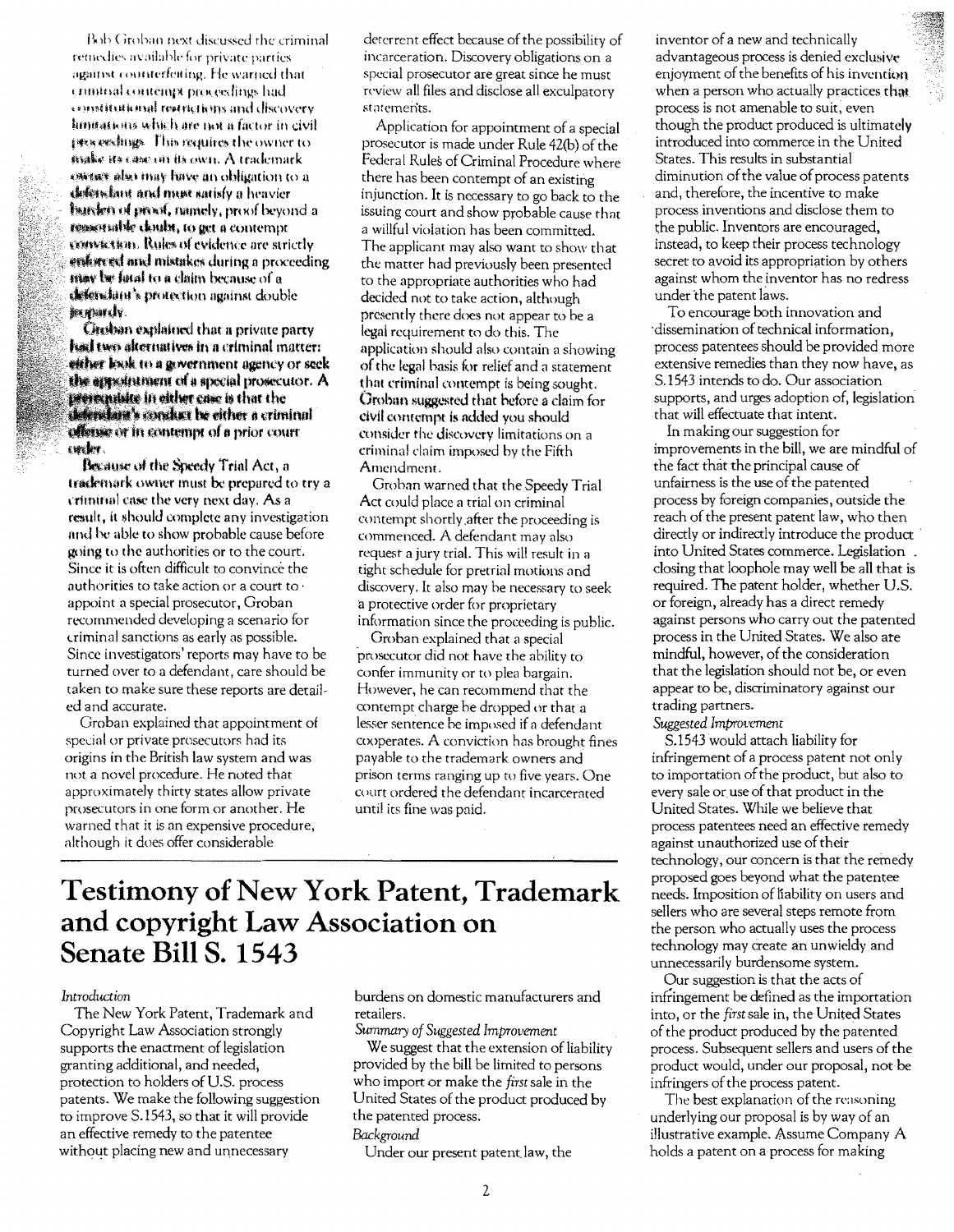rubber. Company B (a domestic manufacturer) makes rubber which it sells to a tire manufacturer, who sells its tires to an automobile manufacturer, who sells its cars to consumers. Under the present bill, charges of infringement of the process patent could be made against every person in that chain.

The patentee's rights normally will be adequately protected if he has a remedy against the first person who introduces the rubber into United States commerce. That person also will be the United States entity in closest proximity to the person actually carrying out the process and, therefore, the entity that can most effectively know, and control, the process technology used. Where the process is carried out by a domestic manufacturer, it normally will make the first sale. Thus, under our suggestion, there would be no expansion of the current liability of domestic manufacturers and retailers for patent infringement.

If liability for infringement is not cut off at the first sale or importation, Company B will, as a practical matter, be required to indemnify people remote from it in the chain of distribution. It will run the risk of being forced to defend a plurality of suits in inconvenient forums. Even absent a charge of infringement, it may be forced to disclose its secret process technology to a series of users and sellers to reassure them, or allow them to make their own determination, that they are not indirect infringers of any existing process patents.

Furthermore, each person in the chain of distribution usually would be warranting, under Section 2-312(3) of the Uniform Commerical Code, that the product it delivers does not infringe a process patent. Even if such a warranty were expressly excluded, those persons may be deemed, joint tortfeasors (infringers) with joint and several liability. Going back to our example, if the patentee chooses to sue the tire manufacturer, and the value of the tiregreatly exceeds the value of the ruhber raw material, Company Bmay face damage liability far in excess of the revenue it derives from selling the rubber.

Because importation or first sale would become acts of direct infringement, a foreign manufacturer could be liable as an active inducer of that direct infringement, notwithstanding that the foreign manufacturer did not conduct any . infringing activity in the United States, by applicatioh of exIsting law. See, for example, *Honeywell,* Inc. v. *,Metz Apparatewerke,* 509 F.2d 1137 (7 Cir. 1965), *Engineered Sports Products* v. *Brunswick*  Corp.,362 F.Supp. 722 (D. Utah 1973) and Hauni *Werke Koerber &Co.,* K.G. v. *MoUns Ltd.,* 183 USPQ 168 (E.D.Va. 1974). Thus the holder of a U.S. process patent could have a remedy directly against the foreign manufacturer.

In .summary, our Association believes that S.1543 can be improved by a more careful balancing of the needs of process patentees and th'e burdens imposed on domestic manufacturers and, retailers. That

balance can be achieved by defining, as acts of infringement, the importation into the United States, Or the first sale in the United States, of a product made by a patented process.

*Proposed Amendment* to *S.1543*  In the amendment to Section 154 of Title 35, delete "using or selling products" produced thereby throughout", and substitute-making the first sale in the United States of a product produced thereby-; and delete the comma after "into".

In the amendment to Section 271 of Title 35, delete "uses or sells" and substitute-makes the first sale-. *Further Comments* 

Our Association understands that Qther Associations and interested groups will present testimony favoring the deletion of the pre-existing rights provisions of S.1543 and the addition of the presumption provisions found in H.R. 1069 (as proposed new Section 295 to Title 35). We support those proposals but believe it is unnecessary for us to add to the record concerning them. We do note that the presumption provisions, if included, would require revision (by changing "use or sale" to-importation or first sale-) to conform to our suggested amendments to the other sections.

John O. Tramontine, *President*  The New York Patent, Trademark and Copyright Law Association

## **Patent Arbitration is Becoming Recognized as a Viable Alternative to Court Litigation**

When President Reagan on August 27, 1982 signed Public Law 97-247 the impediments to the settling by arbitration of disputes involving the validity and infringement of patents were removed. P.L. 97-247 (35 U.S.C. and 294) became effective February 27, 1983 and agreements to arbitrate pending as well as future patent disputes could be enforced under Title 9, US. Code. (The United States Arbitration Act.)

What has happened since then? Many articles such as Paul D. Carmichael's "The Arbitration ofPatent Disputes", The Arbitration Journal 1983 Vol. 38 No.1, p. 3, and John W. Schlicher's "The Parent Arbitration Law: A New Procedure for Resolving Patent Infringement Disputes", The Arbitration Journal Vo. 40, No.4, p. 7, December 1985, have been published.

The American Arbitration Association working with attorneys whose clients were instrumental in securing passage of the

legislation prepared "Patent Arbitration Rules" effective June 1, 1983 that were carefully tailored to make the arbitral process a desirable way for the settlement of disputes involving patents. A blue ribbon panel of patent arbitrators was also established at AM.

The American Arbitration Association held seminars in New York and on the West Coast to discuss the system with patent attorneys. Over the years the patent bar had been conditioned to consider litigation as the only ultimate recourse when negotiators failed to reach a settlement. Many patent law associations have held seminars or dedicated programs to updating the patent bar on this alternative method of dispute settlement.

At a seminar of the N.J. Patent Law Association held recently, about twentyfive percent of the attorneys present said they would recommend to their clients that consideration should be given to the use of arbitration for the settlement of disputes involving patents. Presumably, many members of the patent bar, when preparing license agreements, are including arbitration clauses of varying scope and detail. A recent survey of members of your association, the results of which will be reported in detail later, shows that many counsel are now routinely including arbitration clauses in license agreements. This is particularly true in licenses with foreign parties. Such "new" licenses may not have had sufficient time for disputes to have arisen and been submitted under the Patent Arbitration Rules, though eventually they may appear in the statistics. Furthermore, patent arbitration can also occur under the auspices ofother organizations, such as the International Chamber of Commerce, or indeed under procedures adopted specifically for the dispute at hand. Since the arbitration process is private, there is no way of knowing just how many agreements have arbitration clauses. Only if there has been an award and the notice has been given to

*(Concinued* on *page 4)*